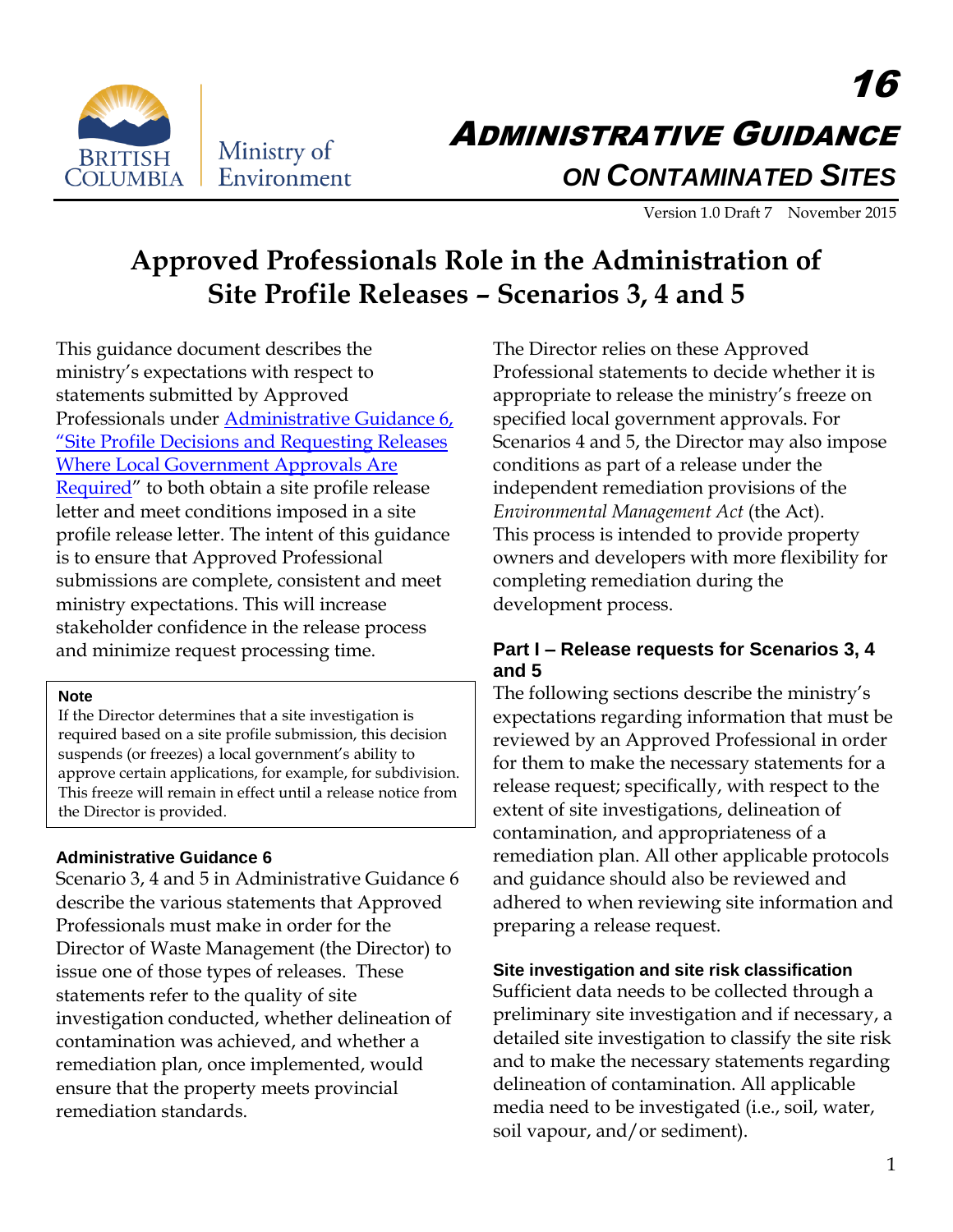### **Delineation of contamination**

To obtain a release under Scenario 3, 4 or 5, the Approved Professional must confirm that all contamination has been delineated both at the source parcel(s) and at all neighbouring affected parcels.

Delineation and remediation of contamination is not required in specific instances. Refer to draft Administrative [Guidance 15, "Approval Not to](http://www2.gov.bc.ca/assets/gov/environment/air-land-water/site-remediation/docs/requests-for-comments/ag15-approvals-delineate-draft.pdf)  Delineate or Remediate [the Entire Area of](http://www2.gov.bc.ca/assets/gov/environment/air-land-water/site-remediation/docs/requests-for-comments/ag15-approvals-delineate-draft.pdf)  [Contamination at a Site](http://www2.gov.bc.ca/assets/gov/environment/air-land-water/site-remediation/docs/requests-for-comments/ag15-approvals-delineate-draft.pdf)" for detailed information on these instances.

#### *At the proponent's parcel*

Delineation of contamination at the proponents parcel has been achieved for all applicable media. Contamination is expected to be delineated according to [Technical Guidance 1,](http://www2.gov.bc.ca/assets/gov/environment/air-land-water/site-remediation/docs/technical-guidance/tg01.pdf)  "Site Characteri[zation and Confirmation](http://www2.gov.bc.ca/assets/gov/environment/air-land-water/site-remediation/docs/technical-guidance/tg01.pdf)  [Testing](http://www2.gov.bc.ca/assets/gov/environment/air-land-water/site-remediation/docs/technical-guidance/tg01.pdf)" and any other available ministry guidance. If certain areas of concern are inaccessible due to the presence of features at a site, the expectation is that contamination is at least sufficiently delineated at the property boundary and adjacent to the site.

#### *At neighbouring parcels*

If substances have migrated to neighbouring parcels, then the affected parcels are to have been be investigated and the extent of contamination delineated. Where delineation has not been achieved, sufficient justification and supporting documents as described in Administrative Guidance 15 is to be included in the release request.

### **Remediation requirements**

Scenarios 4 and 5 both require remediation of source parcel contamination following issuance of a release letter. For Scenario 4, contamination within the construction area must be addressed. For Scenario 5, the entire extent of contamination at the source parcel must be remediated before an end point specified by the Approved Professional, for example, before the issuance of an occupancy permit.

#### *Remediation plan*

A remediation plan and schedule must be included as part of Scenario 4 and 5 release requests. The contents of a remediation plan are defined in Part I, Section 1 of the Contaminated Sites Regulation (the Regulation). A remediation plan and schedule are required in all instances except in the case where remediation is already complete. This is because the release mechanism used is based on the intent to complete or potential to complete independent remediation at the parcel.

#### *Risk assessment*

If the remediation plan is based on risk assessment, a final risk assessment report must be complete at the time of submitting the release request and any statements referring to the risk assessment must be signed by a Risk-based Standards Approved Professional.

Where risk assessment is used to remediate a parcel, only those classified as Type 1A, 1B and 2 (as described in [Administrative Guidance 14,](http://www2.gov.bc.ca/assets/gov/environment/air-land-water/site-remediation/docs/administrative-guidance/ag14.pdf)  ["Performance Verification Plans, Contingency](http://www2.gov.bc.ca/assets/gov/environment/air-land-water/site-remediation/docs/administrative-guidance/ag14.pdf)  [Plans and Operations and Maintenance Plans](http://www2.gov.bc.ca/assets/gov/environment/air-land-water/site-remediation/docs/administrative-guidance/ag14.pdf)") are eligible for Scenario 4 and 5 releases under the Administrative Guidance 6 process.

For risk assessed sites classified as Type 3, the site owner must obtain an Approval in Principle or other ministry instrument in lieu of obtaining a Scenario 4 or 5 release.

## **Part II – Compliance reporting**

For Scenarios 4 and 5 where 'acceptance of independent remediation' is used as the release mechanism, the Director would normally impose requirements under section 54 (3) (d) of the Act to ensure that the proposed remediation plan is carried out before the specified end point in the development. Depending on the remediation schedule provided, the Director may require the submission of progress statements at specific intervals followed by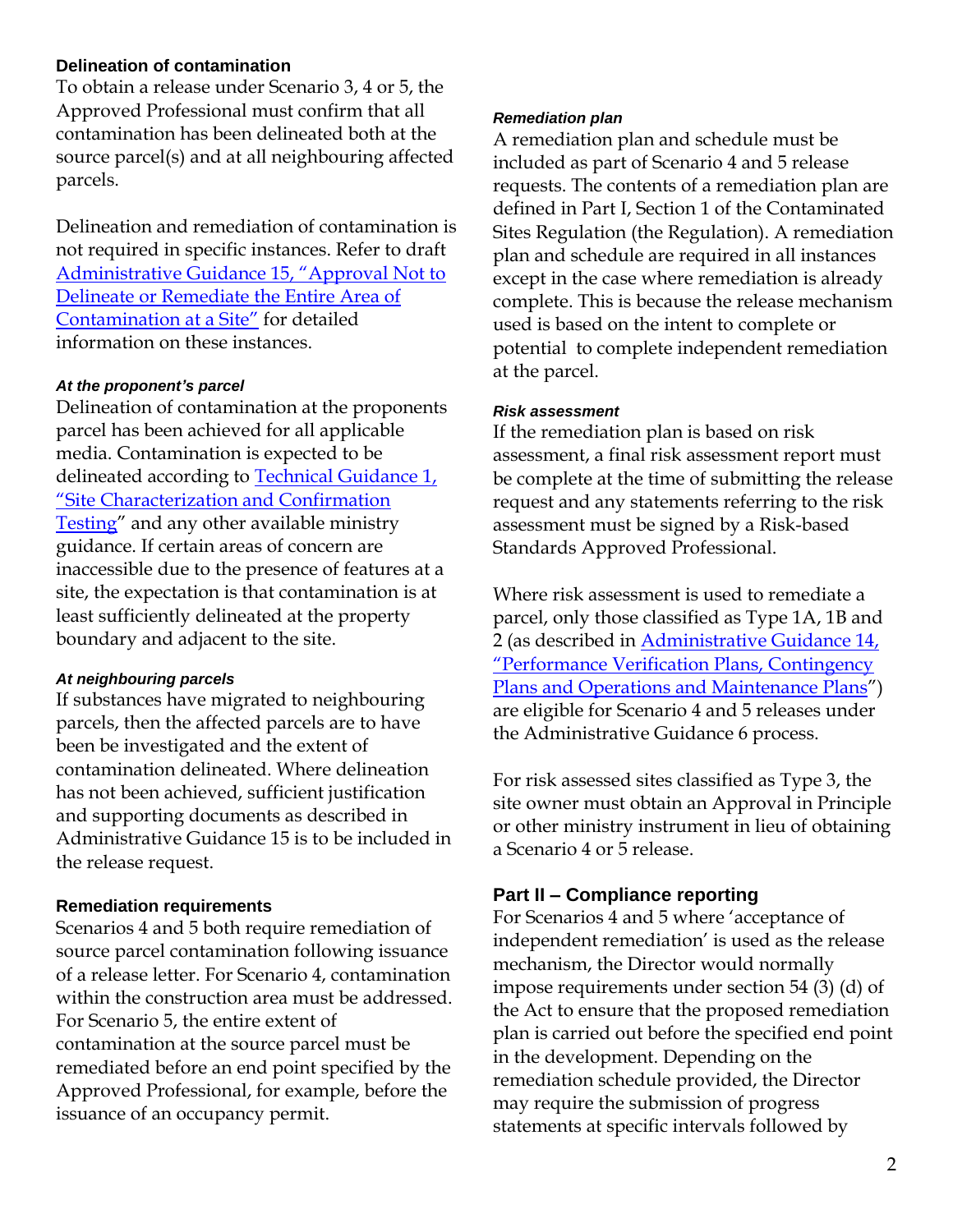submission of a confirmation of remediation report and possibly a performance verification plan (PVP) upon completion of remediation. In most cases, remediation must be completed within 5 years following the issue date of the release letter. The ministry tracks these reporting requirements on the SITE database, and they are also released to the Site Registry.

#### **Progress statements**

The information required in a progress statement is described in the release letter. Note that progress statements are to be submitted even if the project has been delayed or no remediation has occurred during the reporting period.

#### **Confirmation of remediation reports**

For those sites where a confirmation of remediation report is required (Scenario 4 and 5), the contents of the report must meet the requirements set forth in section 49 (2) (b) of the Contaminated Sites Regulation. The report should be accompanied by a cover letter confirming that:

- remediation was completed according to the remediation plan (or variation approved by the Director), and
- the site would be eligible for a Certificate of Compliance (for Scenario 5 only).

Note that a separate confirmation of remediation report is not required to satisfy release conditions if a contaminated sites legal instrument is obtained within the 5-year remediation period allowed by the release.

A Notification of Completion of Independent Remediation is also required as per the Regulation.

If no contamination was found during the site upgrade or redevelopment, instead of the direction above, the Approved Professional must submit a letter indicating that the site would be eligible for a Determination that the site is not contaminated.

#### **Performance verification plans**

Where risk assessment has used to remediate a site, a PVP must be submitted for Type 1B and 2 sites along with the confirmation of remediation report described above. For more information on the content and implementation of a PVP, please refer to Administrative Guidance 14. The Director may impose long term reporting requirements based on the contents of a PVP.

#### **Submitting release related documents**

As with most ministry submissions, release requests and compliance reporting submissions must be provided in both electronic and hard copy format. Submissions may be sent electronically via the [siteprofiles@gov.bc.ca](mailto:siteprofiles@gov.bc.ca) email address and hard copies should be mailed to:

> Land Remediation Section, Site Profiles Ministry of Environment Second Floor, 10470 152 Street Surrey, BC V3R 0Y3

A Contaminated Sites Services Application form is not required unless requested by ministry staff. Examples of situations where fees may be charged are described in Administrative Guidance 6.

#### *For release request submissions:*

Example release request letters can be found on our [website](http://www2.gov.bc.ca/gov/content/environment/air-land-water/site-remediation/site-profiles) and can be edited to suit your specific request. Be sure to include a summary of the approvals required (all applications requiring release) and which scenario you are requesting.

Along with the Approved Professional statement the following documents are to be included with the request:

- Site Risk Classification Report
- all site investigation reports relied on to make the Approved Professional statements;
- remediation plan and remediation schedule (for Scenario 4 and 5);